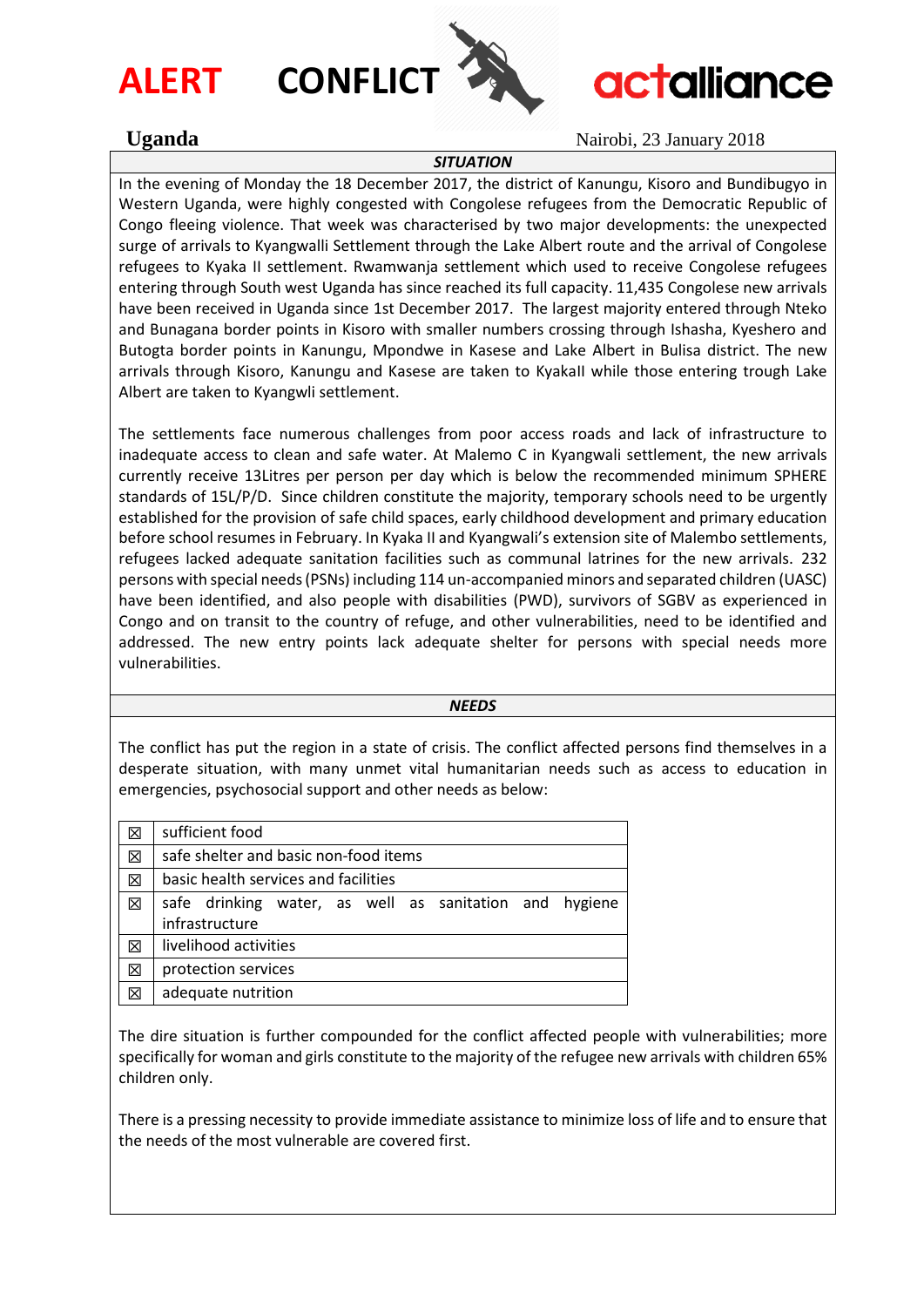|                                                                                                      | <b>STAKEHOLDERS</b>  |                                                                     |  |  |  |
|------------------------------------------------------------------------------------------------------|----------------------|---------------------------------------------------------------------|--|--|--|
| The following national and international entities are present and doing their best to respond to the |                      |                                                                     |  |  |  |
| crisis:                                                                                              |                      |                                                                     |  |  |  |
| 区                                                                                                    | National government  | Office of the Prime Minister (OPM)                                  |  |  |  |
| 区                                                                                                    | <b>UN Agencies</b>   | UNICEF, UNHCR, WFP                                                  |  |  |  |
| 区                                                                                                    | <b>INGOs</b>         | LWF, Save the Children, Finn Church Aid (FCA)                       |  |  |  |
| 冈                                                                                                    | Military presence    | Uganda Police and the Uganda Peoples Defence Forces (UPDF)          |  |  |  |
| 区                                                                                                    | <b>National NGOs</b> | African Initiative for Relief and Development (AIRD), Action Africa |  |  |  |
|                                                                                                      |                      | Help (AAH), Africa Humanitarian Action (AHA)                        |  |  |  |
| 冈                                                                                                    | Host communities     | Kanungu, Kisoro and Hoima, Bundibugyo districts<br>(Nyakabande,     |  |  |  |
|                                                                                                      |                      | Malembo C, Kagoma, Ishasha, Kyeshero, Butogta, Nteko, Bunagana,:    |  |  |  |
|                                                                                                      |                      | Kyaka II, Kyangwali                                                 |  |  |  |
| 冈                                                                                                    | Affected communities | DRC's North Kivu.                                                   |  |  |  |

The emergency response is currently being coordinated by Office of the Prime Minister (OPM) together with UNHCR. To ensure that the humanitarian response is well coordinated and complementary, the ACT forum members (LWF and FCA) are taking part in meetings with all relevant sector stakeholders (Inter-agency Rapid emergency Planning meetings) and establish an open line of communication with crisis affected persons and communities to ensure a humanitarian response based on participation and feedback.

#### *ACT Alliance*

| 区 | ACT Alliance has been working in Uganda since 2011, now helping/planning to help people         |
|---|-------------------------------------------------------------------------------------------------|
|   | affected by the conflict                                                                        |
| 冈 | ACT Alliance works in areas affected by the conflict, and is assessing the impact of the influx |
|   | to better understand the needs and vulnerabilities                                              |
| 冈 | ACT Alliance is currently monitoring the situation and is preparing a rapid needs assessment    |
|   | to have an in-depth context analysis and better understanding of existing vulnerabilities.      |
| ⊠ | ACT Alliance is monitoring the situation and emergency teams are ready/preparing to respond     |
|   | according to the results of a contextual analysis and rapid needs assessment.                   |
| 冈 | In collaboration with relevant stakeholders, the ACT forum has identified a gap in Water,       |
|   | Hygiene and Sanitation (WASH), Protection, Basic Non-food Items (NFI) and has resolved          |
|   | that if funded, it will have the capacity to properly bridge the identified gap.                |
| 冈 | The ACT forum is planning on submitting a funding proposal to provide water facilities,         |
|   | shelter kit and Non-food items to ensure that the conflict affected persons' basic needs are    |
|   | met with regards to ensuring the new arrivals' dignified lives and within the humanitarian      |
|   | standards.                                                                                      |
| 冈 | ACT Alliance is ready to respond, providing inclusive WASH, Protection, shelter support, NFIs   |
|   | to 20,000 new Congolese refugee arrivals and affected persons in the coming days.               |
| 冈 | Furthermore, ACT Alliance will engage in advocacy on the national and international level to    |
|   | ensure that the voices of those affected by the conflict are amplified and heard.               |
|   |                                                                                                 |

SECRETARIAT: 150, route de Ferney, P.O. Box 2100, 1211 Geneva 2, Switz. TEL.: +4122 791 6434 – FAX: +4122 791 6506 – [www.actalliance.org](http://www.actalliance.org/)